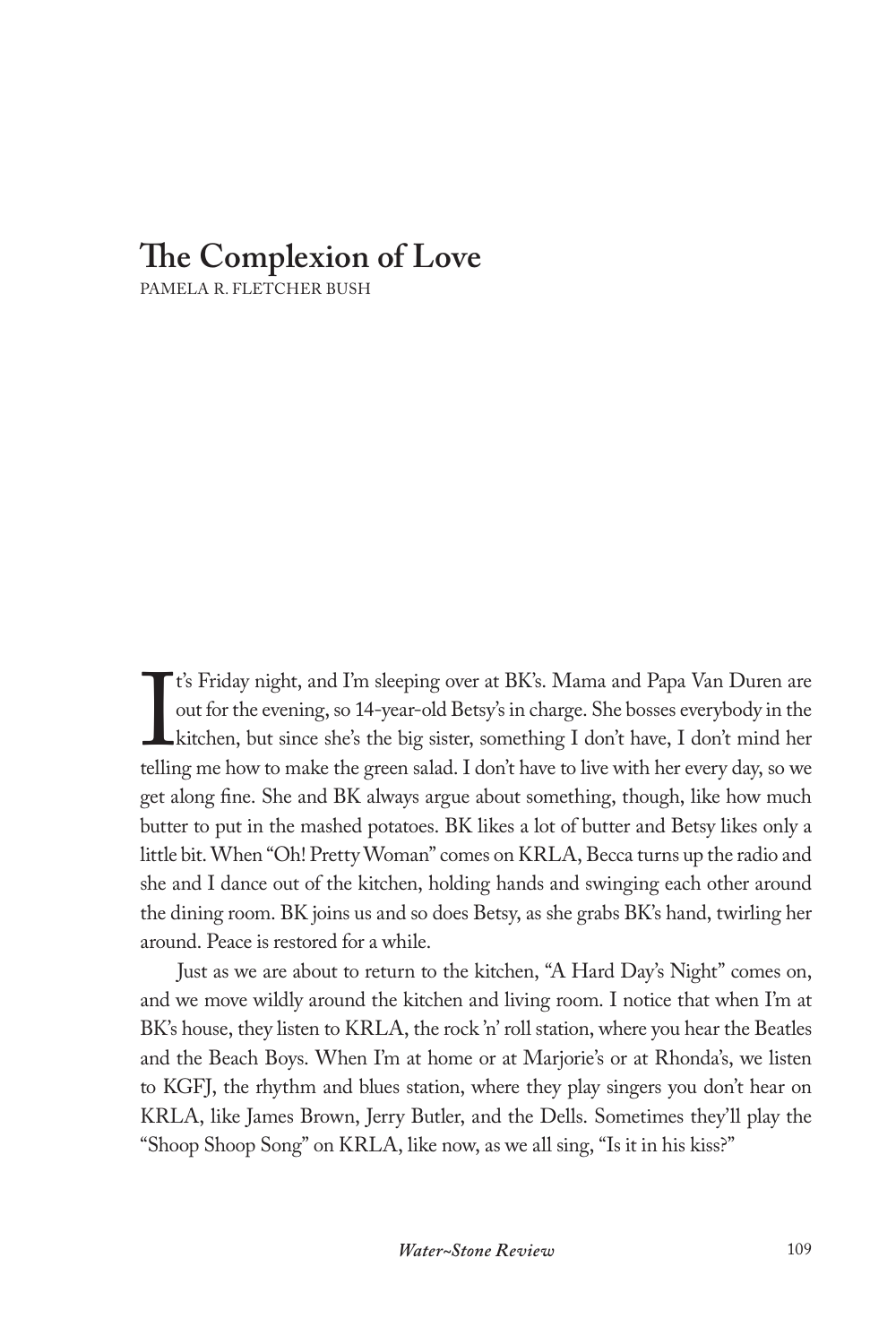Back in the kitchen, still singing along to the "Shoop Shoop Song," I help Becca put butter and chocolate sprinkles on the Wonder bread slices that we cut in half and place on a plate. Now I actually like this strange concoction. As BK finishes the mashed potatoes, trying to smash out the lumps, Betsy keeps a watch on the steak and onions frying slowly on the stove, filling the house with a mouth-watering aroma. The Van Durens eat this meal every night, steak and potatoes, or roast and potatoes on Sunday. At home, Gail and Joey are eating fish sticks and french fries, our Friday-night meal, which I'd prefer, or hamburgers. But I'm glad to spend the night at BK's, so I overlook the food. Since I don't care much for steak, I decide to eat only the potatoes and salad. I look forward to dessert when we'll have green pistachio ice cream.

"Benny! Dinner!" Betsy calls her brother, Benson, who's in his room.

"Time to sit down, girls," she tells us, bringing the meat to the table.

Benson comes to the table and says nothing at all as he eats a massive amount of potatoes and bread. I get full just watching him eat and wonder where the food goes. None of it sticks to his body. He must have a tapeworm; that's what Mama says about us kids. I try to imagine a huge worm inside his body, stealing all the food he swallows.

"Hey, Rennie, want to help me do my hair tonight? I'm dyeing and setting it," Betsy says.

"Okay," I say, examining her stringy red hair. "What color this time?"

"Brunette. What you think?" She chews with her mouth open and I want to tell her to chew with her mouth closed, but I don't say anything.

"Why don't you just leave it natural? Why must you change it every other day?" BK says, biting a slice of bread.

"Why for? So I'll have that dirty blond shit you got?" She laughs and adds more potatoes to her plate.

I look at BK, wondering what she'll say now. When they argue like this, I'm reminded a little of Gail and me, and Rhonda and Juliette, but Rhonda and I could never get away with cursing like Betsy does. I've heard her slip and say bad words in front of her parents, and they don't get alarmed like mine would. They don't like when Betsy and BK argue, though. I figure that big sisters and little sisters fight a lot. Becca and BK, however, seldom argue, and I decide it's because they're close in age.

"At least it's real, you fat pig." BK glares at Betsy, holding her fork in a menacing way.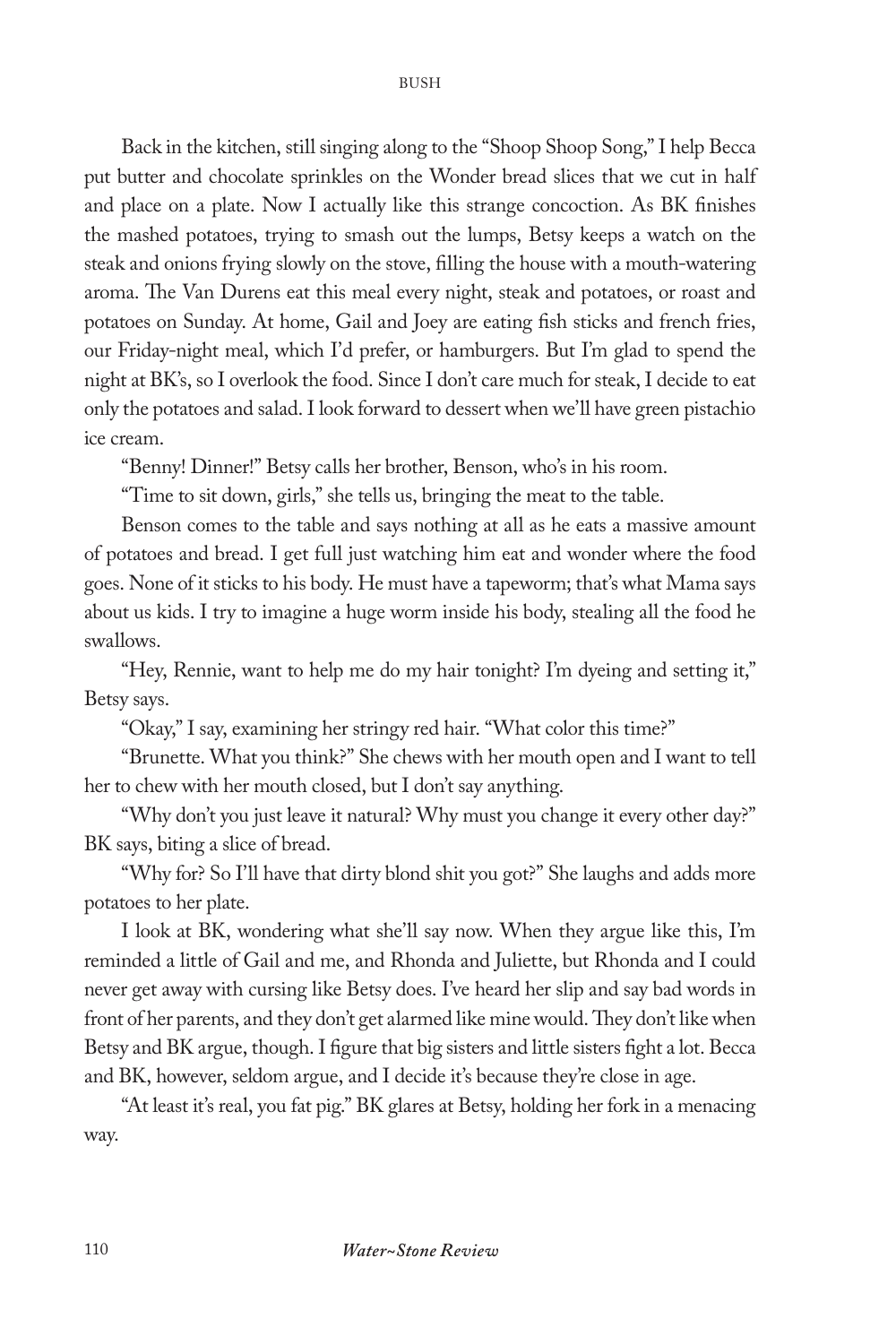"Enough, you two," Benson, their older brother says, startling me with the big sound of his voice. I rarely hear him speak. He sounds a bit like his father.

Betsy rolls her eyes at BK and the bickering ceases for now.

Later, I'm in the bathroom with Betsy as she leans over the sink, applying a brown liquid mess to her hair. I stand ready to put a plastic cap over her head when she gives me the word. Meanwhile, BK, Becca, and Benson are in the living room laughing at *The Lucy Show*. After we secure the plastic cap on Betsy's head, we go to her bedroom, where I sit on the edge of her bed. Betsy sits at the head of the bed with a towel draped around her shoulders. She lights a Camel and turns on her transistor radio.

"You ever try one?" She motions to the cigarette, whose smoke is unpleasant to me. I've never, ever considered smoking. Besides, Mama and Daddy would kill me.

"No," I vigorously shake my head. "I don't like smoke." I wonder how Mama and Papa Van Duren tolerate her smoking in front of them. I'm glad Mama doesn't know that Betsy smokes. She'd consider Betsy a bad example and wouldn't allow me to visit.

"Oh. Don't know what you're missing." She laughs. Then she gives me a serious look.

"What you think of colored guys with white girls?"

I'm startled by the question since I've never talked about boys to anyone and have never thought about colored boys with white girls, whatever that means. I'm just an eight-year-old kid while Betsy is a teenager, six years older than BK and me.

"I don't know," I stammer, feeling embarrassed but not sure why.

"Well, there's this colored guy in my class, real cute, and I wouldn't mind dating him. His name's Jack, and he's real dark with the prettiest smile, real white teeth. Then there's Frankie, this Mexican guy, who's dark, too, like your color. I also like him. I like 'em brown, like you."

"Oh," I nod my head, not knowing what else to say as the room gets increasingly smoky and I feel as if I'm going to choke. She cranks the window open, propping herself against it and blowing the smoke away from me. Looking at the clock on the dresser, she says, "About ten more minutes."

This isn't the first time I've spent time in Betsy's room. I like being here, where her pretty white porcelain dolls, dressed in frilly costumes, stand on a bookshelf along with whatnots and several copies of *True Confession*s. I've never liked dolls much because they don't ever look like colored babies, but these fit in Betsy's room. Her room is painted pink like mine, but mine is pastel, and her bed is full of stuffed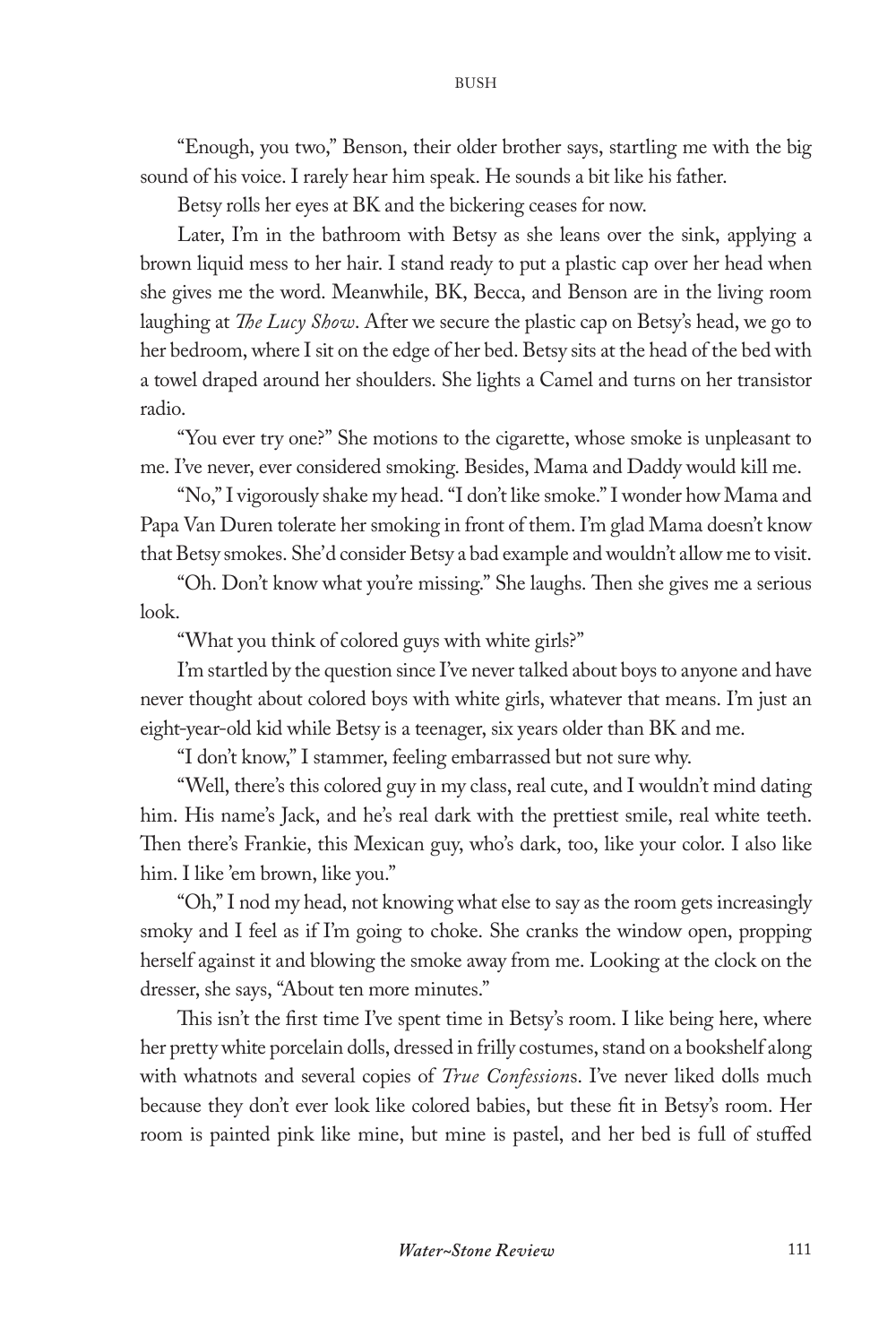animals. I have a few bears, but she has so many of them, different colors and sizes. She even gave me one, a nice little tan one that now sits on my bed.

She has a Beatles poster hanging over her bed. I look up at it and her eyes follow mine.

"Which one is your favorite?"

"That one," I say pointing to Paul.

She smiles. "Yeah, he's a cute one, all right. Let's go get this gunk out of my hair."

While she leans over the bathtub, I wash and rinse her hair, which I like doing. Her slick, thin hair feels so different from my coarse, thick curls. Then we go back to her bedroom, where we set her dripping-wet short hair with large blue plastic rollers. BK comes in and flops down on the bed next to me. Betsy sits on the floor between my legs. She rolls the front and sides, and I roll the back.

"Hey, kid," Betsy says to BK.

"Hey."

"What you think of this shade, you guys?"

"It's okay," BK says, sounding nice.

"Yes, it's okay," I echo her. And it really is okay. I like it better than the red, which looked phony to me.

"Guess which Beatle Renny likes, BK."

"I already know. She has a crush on Paul. I like Ringo myself."

"Ugh," I say. "He's so goofy-looking with that nose." I laugh along with Betsy.

"Depends on what you like," BK says, laughing, sounding too grown up.

"Would you date a white guy, Renny?" Betsy asks this, but I can't see her face since her back is turned to me. "Would you be Paul's girlfriend if you had the chance?"

"I'm too young to date." I feel uncomfortable talking about dating boys. What does it mean anyway? Now I wish I'd never told them that I like Paul the most.

"Yeah, but what if you weren't?" BK props herself up on one elbow and looks me dead in my face. "Would you date a white boy?"

I shrug my shoulders. I'm glad I have a good reason not to look at her. I keep my head down as I continue to roll Betsy's hair.

"I wouldn't date a colored boy. It's not right. You should stick with your own kind. That's what Benny says."

I don't say anything, and I don't look at BK, even after what she says makes my stomach cave in. Suddenly I'm so angry, I want to slap her. *I'm colored*, I want to say. *What's the difference between me and a colored boy?* Why won't my words ever come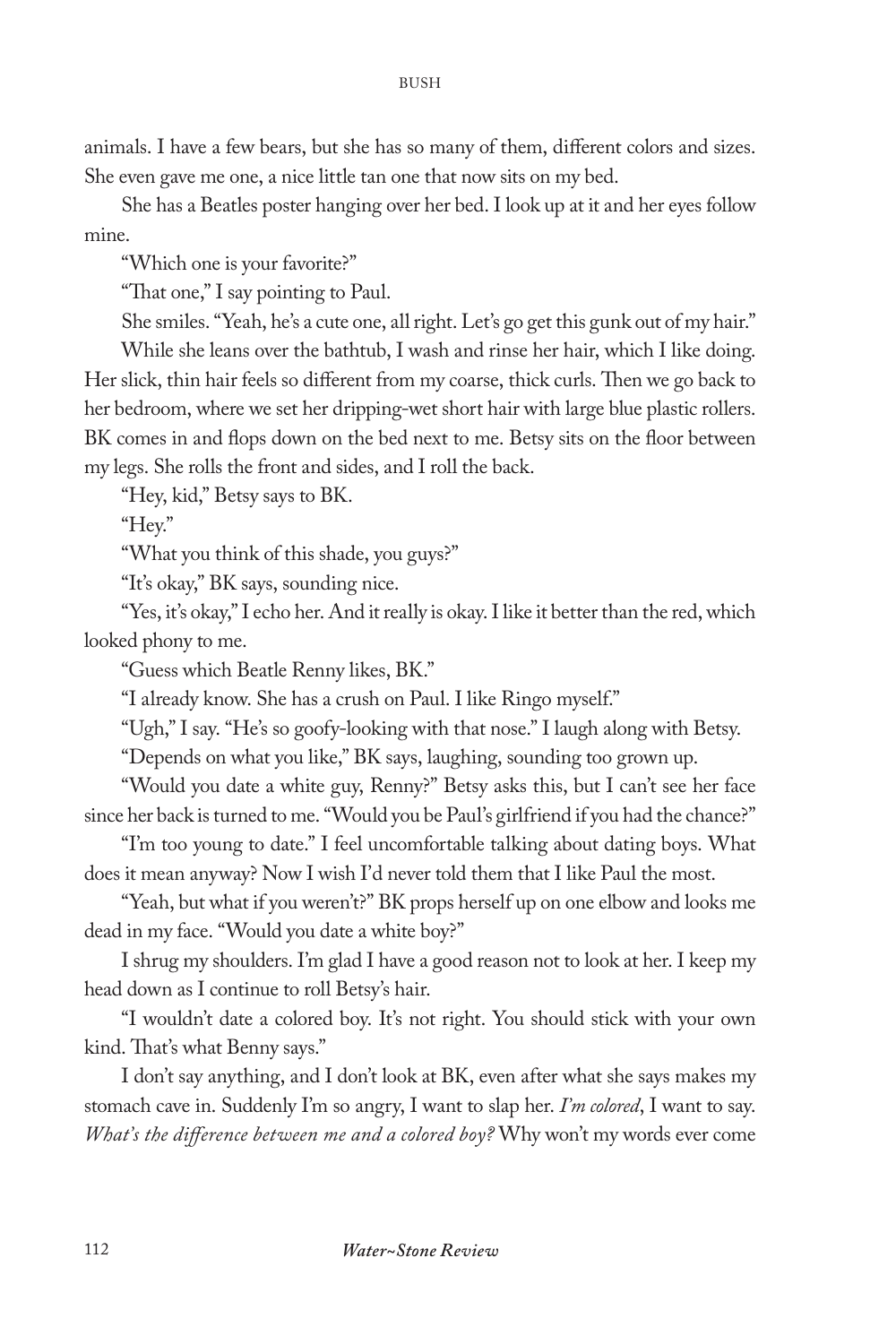out when I'm angry? It's like screaming without sound, like in my dream. Now I no longer like Benson. Now I wonder if he rarely talks to me because I'm colored.

"Well, Benson is wrong. People are people, and I do what I want," Betsy says.

I nod in agreement, glad that Betsy doesn't listen to her older brother.

BK shrugs her shoulders and doesn't reply. She watches me roll the last piece of Betsy's hair and grabs my arm as soon as I'm finished.

 "Come on, Renny. Let's go to my room now. You came to visit me, not Betsy. I've got the sleeping bags ready so we can camp out. Where should we go? Should we stay inside or go outside with Tommy?" Tommy is the tortoise and I decide that I don't want to be outside with any tortoise.

Betsy thanks me as I leave her room. I smile at her but feel disheartened and want to go home; I stay, though, as planned. What would I say to Mama when she asks me why I've come home? She doesn't mention color, so how would I express the sadness I feel when someone talks bad about the colored? And what's the big difference between colored and white anyway? I don't see it, and I haven't heard anyone explain it.

 Once we're in BK's and Becca's room, I crawl inside one of the sleeping bags and let BK talk as I pretend to listen, but I don't hear a word she says.

\*

I have a secret boyfriend. He sits near me in my third-grade class. No one knows about him, not even BK. He doesn't know I adore him, not yet. He has a funny last name, Figgins, which reminds me of my favorite cookie, Nabisco's Fig Newtons. What I like most about Calvin is his brown eyes. They're so intense for such a little boy, and when he laughs, they crinkle at the corners just like Daddy's.

I like to watch him and his friends play tetherball as I wait for my turn to play the winner. I'm good, better than most, and better than he. I show off whenever he's around but don't dare play him because I don't want to upset him when I win. He doesn't seem to notice me, though, and I, being a quiet person when I'm not with my friends, don't draw any attention to myself.

Today I see Calvin and his two friends leave the schoolyard to walk home. I wish BK would hurry up so we can walk behind them. She always lollygags, making everyone wait for her. I wait at our usual spot, but I don't see her or Becca anywhere. Rhonda, Juliette, and Marjorie usually leave immediately, so I doubt they're still around.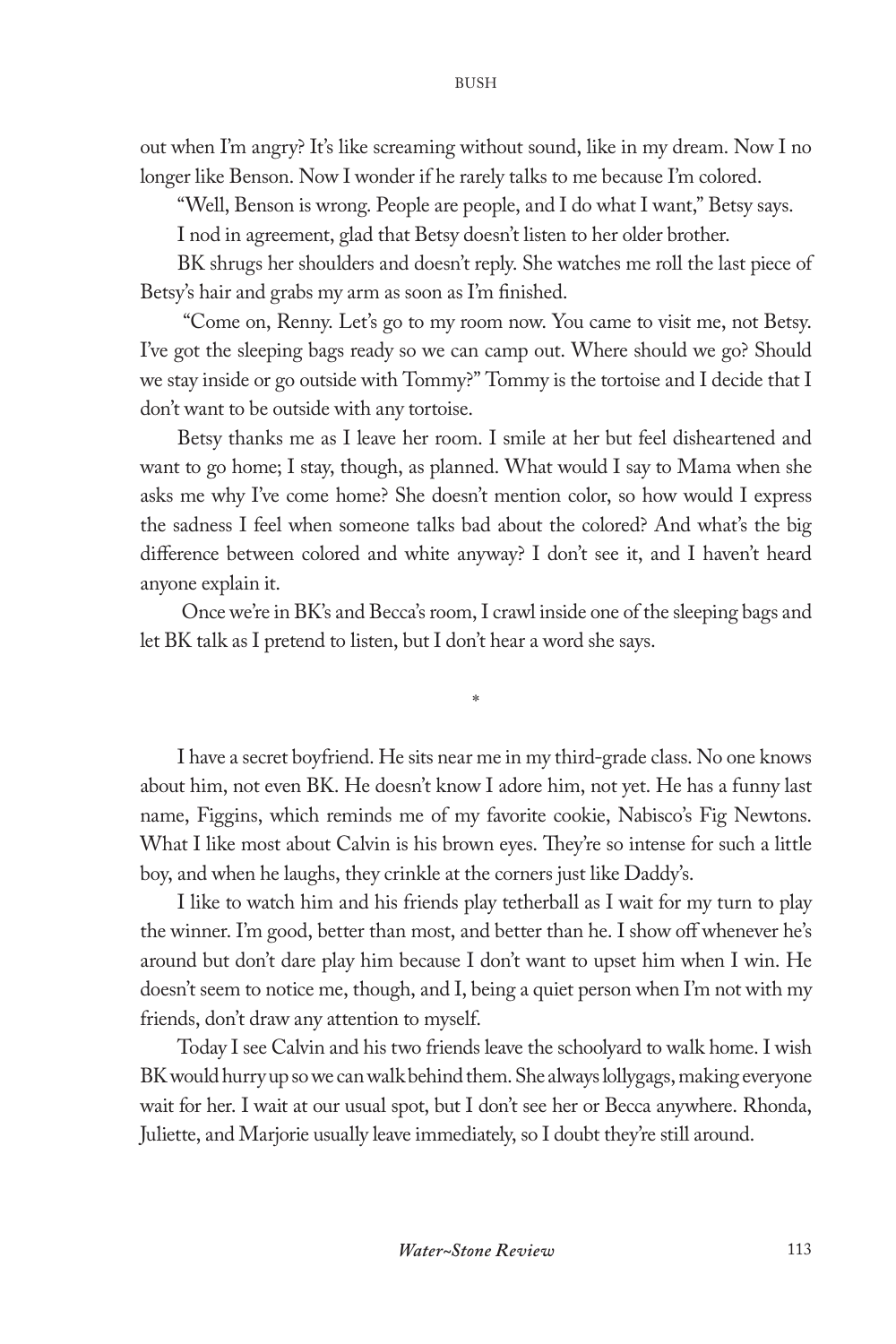Taking another quick look around the yard, I decide to leave. Scurrying along Maryland Avenue, I soon catch up with Calvin and his friends. They walk slowly, and at some points along the way they stop to pick up rocks and twigs and use them to torment each other. As I approach them, one of his friends says:

"Hey, look who's coming!"

Just as I form my lips into a smile to say hi, Calvin says, "Yeah, here comes Sambo!"

"Yeah, little black Sambo. Ugly black Sambo," he and his friends chant.

His loud words stun me. *Ugly?* My heartbeat quickens and my face grows hot. I halt my steps and stand there, willing my tears not to drop.

No one has ever called me ugly before. I've been called blackie, nigger, chocolate bar, and sambo. But not ugly. *Ugly Black Sambo,* they sing and then laugh. I don't know what sambo means, but I know what ugly means. I don't want them to call me that. No boy likes an ugly girl. I want Calvin to think I'm cute, and I want to be his girlfriend. Now my sadness turns to anger.

Suddenly, I walk up to him and fling him to the ground; I straddle his chest and begin to bang his head against the cement. His intense eyes become red and wide, but I won't stop bouncing his head against the pavement. Now I hear Calvin screaming, *Leave me alone, nigger. Leave me alone*. Now I hear his friends pleading. *Stop, stop*. Feeling confused and shocked, I leap up and hurry away.

As I wander home, I wonder what happened. Before I realized it, I had pounced on Calvin with such force—not like when I hit Gail with an occasional sock here or a slap there, to let her know who's boss. It was as if someone else had attacked him while I watched from the side. But it was me, and I couldn't stop hurting him.

I don't realize I'm home until I open the front door and enter the house. I walk into the bathroom and turn on the light. Climbing on top of the closed lid of the toilet seat, I slide unto the edge of the sink and look in the mirror. I still hear their loud snickers. Yet it doesn't matter what they say. I am not ugly. I may not look like the white girls Calvin smiles at in class. But every day Mama braids my hair and decorates it with pretty ribbons and barrettes. And I wear clean, good clothes and polished shoes just like they do.

I don't tell anyone that I jumped on Calvin, not BK and certainly not Mama and Daddy. They would be shocked because they've never known me to fight. Daddy would make me stay inside, away from BK's for a week! Mama would tell me that